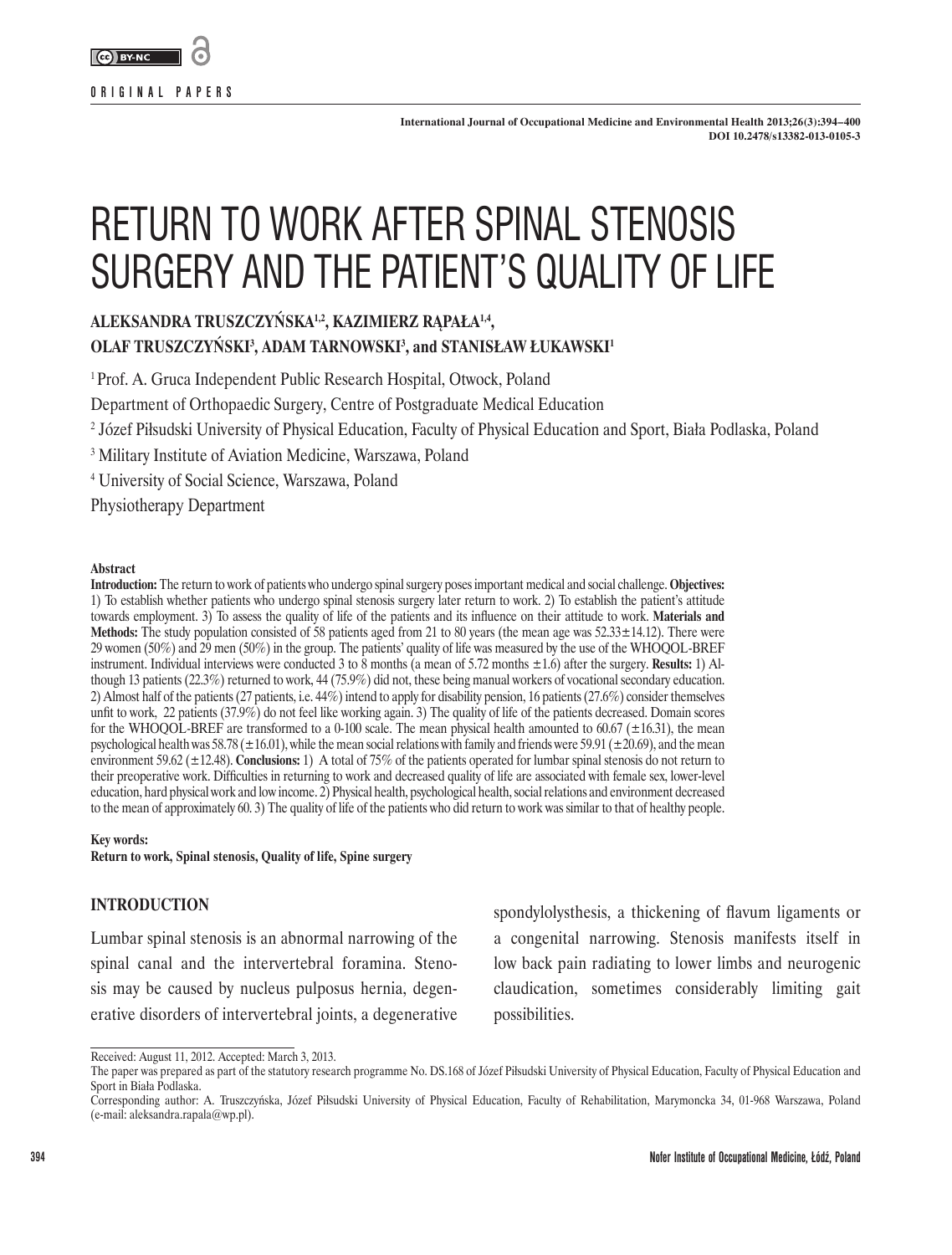Patients who undergo spine surgery due to lumbar stenosis find it difficult to return to work, and many attempt to claim a disability pension. Several factors influence the decision but the most important are: remaining pain, low education, heavy physical work, lack of satisfaction with previous work and psychological stress caused by the surgery. This difficulty is increasingly apparent in Poland. There is no rational justification for not returning to work within a relatively short time span after the surgery in the case of patients who suffer from low back pain associated with their source of employment. Encouraging them to return to work quickly prevents the acquisition of behaviours typical of patients on long-term sick leave: depression, apathy and anxiety. Patients with back pain should attempt to return to work despite some remaining pain, as sometimes pain does not fully subside until the patient returns to full activity. Hence, if they do not suffer from serious spinal disorders such as spine injuries, spinal infections, cancer, osteoporosis related fractures or progressive neurological symptoms, the patients should be encouraged and motivated to stay active.

## **OBJECTIVES OF THE STUDY**

Objectives of the study:

- 1. To establish whether the patients who undergo spinal stenosis surgery do not return to work.
- 2. To establish the patients' attitude towards employment.
- 3. To assess the patients' quality of life and its influence on their attitude to work.

#### **MATERIALS AND METHODS**

The study population consisted of 58 patients who were surgically treated for lumbar stenosis at the Department of Orthopaedic Surgery of the Centre of Postgraduate Medical Education in Otwock between September 2011

and March 2012. The group included 29 women (50%) and 29 men (50%).

The patients were aged from 21 to 80 years (the mean age was  $52.33 \pm 14.12$ ). They were interviewed by a pollster who was unaware of the aim of the study. The individual interviews were conducted between 3 and 8 months (the mean of 5.72 month  $\pm$ 1.6) after the surgery.

The exclusion criteria were: the presence of additional spinal disorders and lack of patient's consent to participate in the study.

#### **Statistical analysis**

The Spss v.18 statistics package was used. In cases where the independent (explanatory) variables were dichotomous, the Student's t-test was applied for independent trials, while the equality of variance was checked by the use of Levene's test. In the cases of independent variables measured on the least rank level, correlation was established using the Kendall rank correlation coefficient. In both cases, two-sided statistical significance was the basis.

#### **RESULTS**

Before the surgery, 34 patients (58.4%) performed physical work, 2 patients (3.4%) had intellectual work, 5 patients (8.6%) were drawing disability pensions, 16 patients (27.6%) were retired and one patient was unemployed. The job of 39 patients (67.2%) involved lifting heavy weights, and the job of 19 patients (32.8%) involved sitting for a long time. 36 patients (62.1%) had only primary education or vocational secondary education, 18 patients (31%) had secondary education, and only 4 patients (7.31%) were university graduates. 44 patients (75.9%) did not return to their preoperative work, and only 13 patients (22.3%) returned to their work within 6 weeks to 6 months after the surgery. Only 1 person returned to work in less than 6 weeks after the surgery.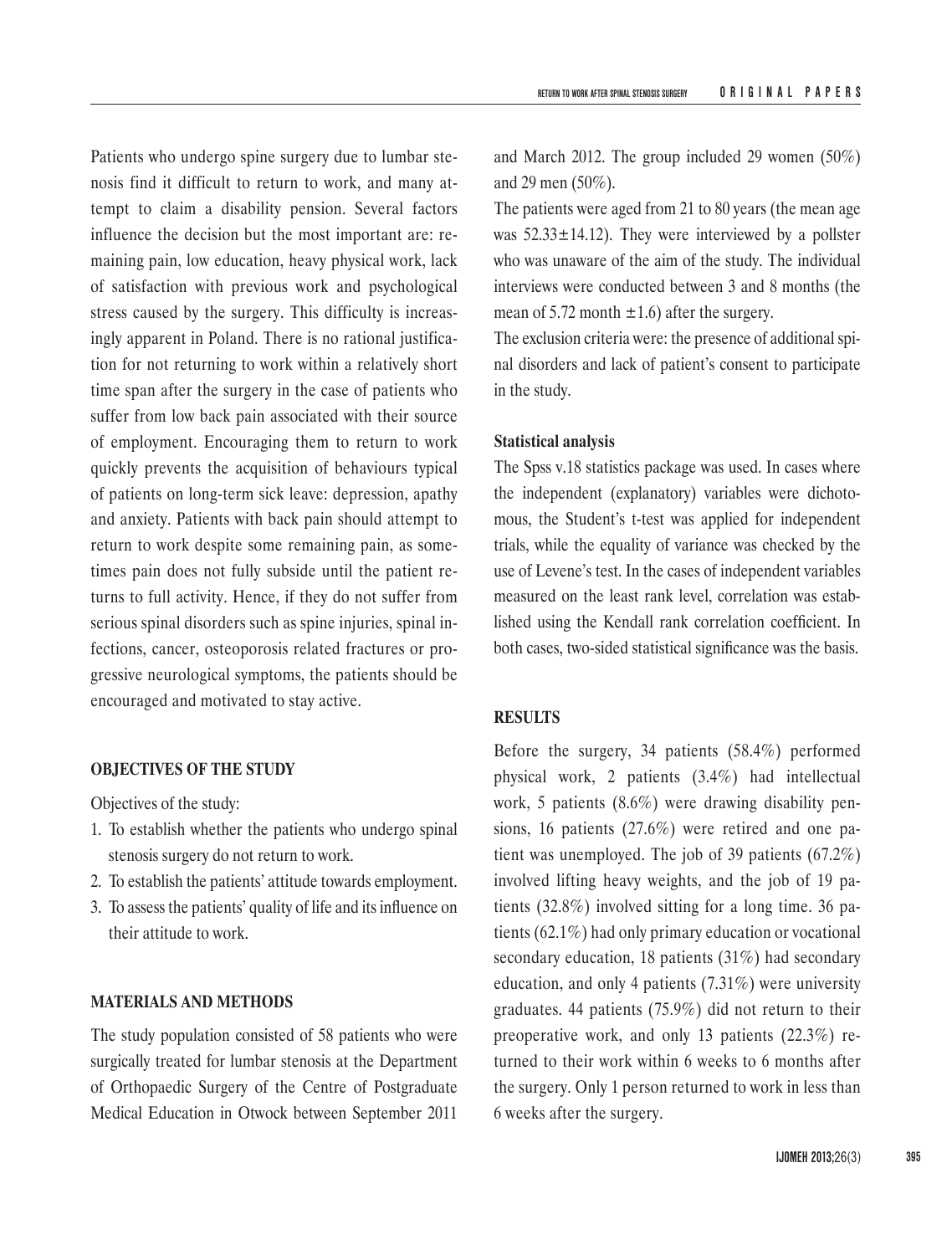Almost a half of the patients (27 people), i.e. 44%, intend to apply for a disability pension. Sixteen patients (27.6%) consider themselves unfit to work, while 22 patients (37.9%) do not feel like working again.

The quality of life of the studied patient population was measured with the WHOQOL-BREF instrument. The World Health Organization defines quality of life as "an individual's perception of their position in life in the context of the culture and the value systems in which they live and in relation to their goals, expectations, standards and concerns" and goes on to state that "quality of life refers to a subjective evaluation which is embedded in cultural, social and environmental contexts" [1]. The WHOQOL-BREF instrument measures aspects of physical health, psychological health, social relations and environment.

The physical health assessment involves activities of daily life, dependence on medical substances and medical aids, energy and fatigue, mobility, pain and discomfort, sleep and rest, work capacity. Psychological health comprises bodily image and appearance, negative feelings, positive feelings, self-esteem, religion, memory and concentration. Social relationships involve personal relationships, social support and sexual activity. Finally, environment comprises financial resources, freedom, physical safety and security, while the health care section comprises accessibility and quality, home environment, participation in and opportunities for recreational and leisure activities, pollution of the physical environment and accessibility of transport. WHOQOL-BREF domain scores are calculated by taking the mean of all items included in each domain and multiplying by four. These scores are then transformed to a 0–100 scale. In comparison to the established norms, the mean average health of the studied patient population was 60.67 ( $\pm$ 16.31), the mean psychological health was 58.7 ( $\pm$ 16.01), social relations – relationships with family and friends – 59.91 ( $\pm$ 20.69), and the mean environment was 59.62 ( $\pm$ 12.48).

The following statistically significant correlations were found:

- 1. There was a negative correlation between the patient's age and patient's social relations: the older the patients, the worse their relationships with family and friends  $(-0.485)$  (p = 0.000).
- 2. There was a negative correlation between patient's age and environment: the older the patients were, the worse they assessed the impact of environment on their health  $(-0.280^{\ast\ast})$  (p = 0.000).
- 3. A statistically significant difference in assessment of environment was noted: the better the patients were educated, the higher they ranked their environment  $(p = 0.011)$ .
- 4. No statistically significant difference was found with regard to psychological health, but there was a strong positive tendency: the better the patient was educated, the better they assessed their psychological health  $(p = 0.53)$ .
- 5. The quality of life of the patients who have returned to work is significantly higher than the quality of life of those who did not. The mean physical health score was 57.5 for the patients who intend to apply for disability pension, and 72.69 for the patients who returned to work. The mean psychological health scores were 55.43 and 70.31 respectively, the mean for social relations were 55.41 and 75.46 respectively, and the mean environment ratings were 56.41 and 70.23 respectively. The quality of life of the patients who had returned to work was similar to the quality of life of healthy people.

#### **DISCUSSION**

The issue of the return to work of patients who undergo spinal surgery has been addressed in numerous studies. According to a Belgian study [2], percentages of the patients who have returned to work are as follows: 14.4% of the patients who had discectomy, 22.7% of the patients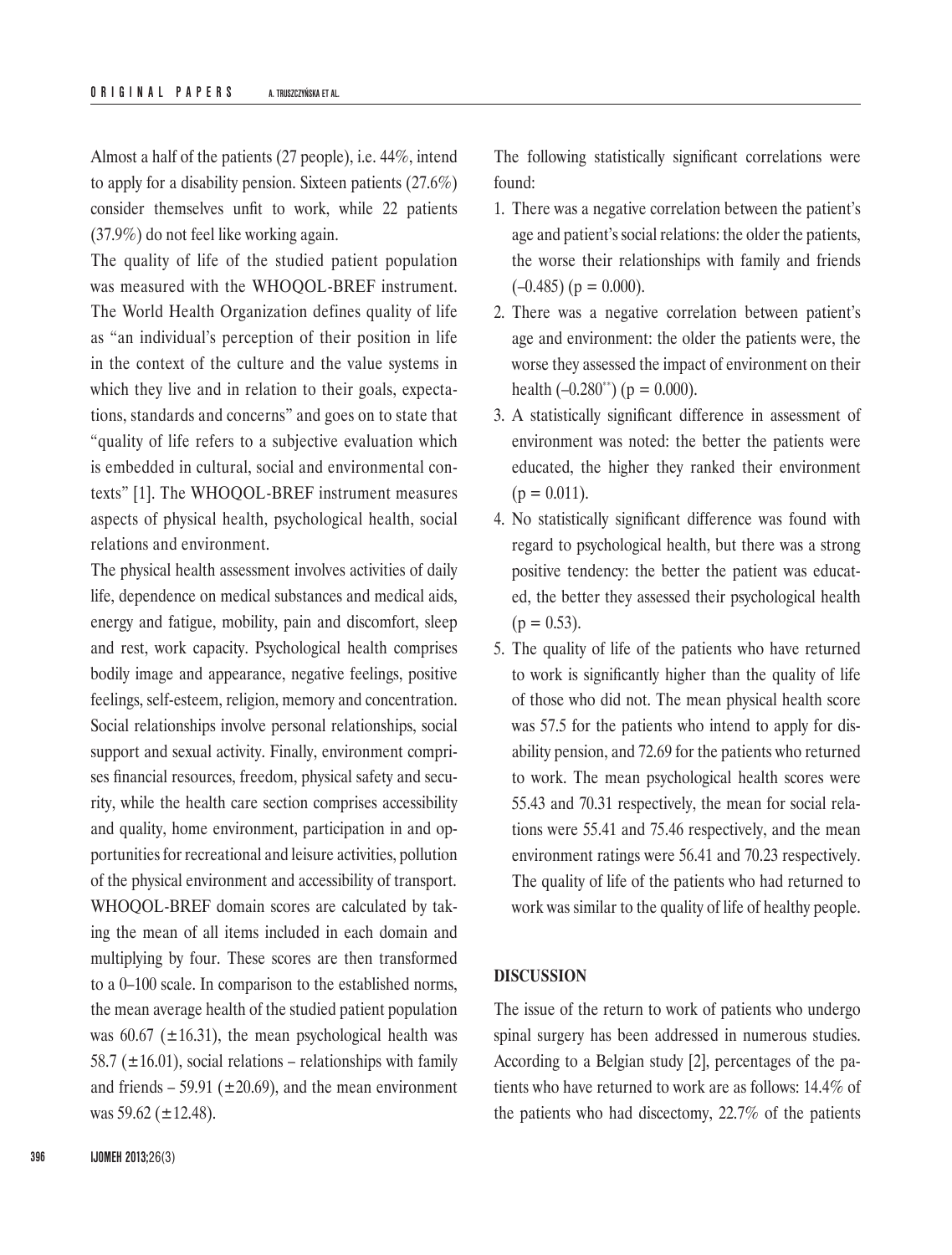who had anterolateral stabilization, 26.1% of the patients who had posterior stabilization and 30.6% of the patients who had both discectomy and stabilization. Du Bois et al. [3] suggest that patients suffering from pain in the lumbar spine may develop behaviour typical of patients on longterm sick leave.

In a randomised study, Jensen et al. [4] determine the percentage of patients suffering from back pain who returned to work after a long-term sick leave of 3 to 16 weeks. Two studied groups received different treatment methods. In group A, the treatment involved medical examination by a surgeon and a physiotherapist; and the patient was advised how to take good care of his spine. In group B**,** a multidisciplinary programme was applied. The programme involved, among others, consultation with a job advisor. The difference in patient return to work was not significant, and the results were 71% and 76% respectively. Nguyen et al. [5] note that only 26% of the patients who had surgery of lumbar spine returned to work, compared with 67% of the patients from a control group who had received conservative treatment.

In a German study, Ziegler et al. [6] note a high percentage of patients who returned to work. They studied 305 patients treated surgically for spinal disc disorder and considered the psychological and socio-economic burdens placed on the patients. Three months after the operation, 84.5% of the patients were able to return to work. According to Ziegler et al. [6], the factors that cause working activity disorders are lower-level education, unemployment, poor subjective job opportunities, long-term in-hospital treatment, prior spinal surgery, pain in other segments of the spine, as well as high intensity of subjectively-felt pain. According to the authors, the high-risk patients should receive a therapy that would involve medical, social, pain relief and psychological support.

In our study, numerous factors were found which jeopardized return to work; most significantly: lower-level education, unemployment and poor quality of life.

In an American study, Cole et al. [7] attempted to estimate the postoperative costs of surgical treatment. Pain and disability after lumbar fusion surgery was found to account for more than \$20 billion spent on health care and an estimated \$28 billion in lost wages annually. The estimated cost of spinal pain treatment ranges from \$20 to \$50 billion a year [8]. Lumbar spine pain contributes to the loss of 159 million working days a year, and the estimated loss in production in the US amounts to \$28 billion [9]. It has been calculated that the cost of surgery in the US has increased by 500% and that it constitutes approximately 40% of all expenses on pain treatment [10]. There are no similar studies in Poland. Spinal pain treatment in an outpatient clinic should involve reduction of bed rest to the minimum (1–2 days). This should be achieved through applying physiotherapy, hot and/ or cold compresses, anti-inflammatory and painkilling medicines. Surgical treatment should be offered if the McKenzie test reveals peripheralization of pain, if pain persists despite correct physiotherapy, or in the case of progressive neurological disorders. Patients whose disorders stem from psychological or work-related psychosocial factors should be referred to a multidisciplinary rehabilitation programme in order to prevent long-term disability [11].

From a psychological perspective, the quality of life focuses on emotional and mental well-being. This well-being embraces life changes, both in the present and in the past. The assessment involves a person's reactions to difficulties, their mood, and value judgements on their life in general [12].

The abbreviated version of the World Health Organization Quality of Life Instrument (WHOQOL-BREF) aims at measuring the quality of life of both the ill and the healthy. It contains 26 questions and has been developed on the basis of the full version of WHOQOL-100, which contains 100 questions. Establishing certain standards was one of the important objectives while developing the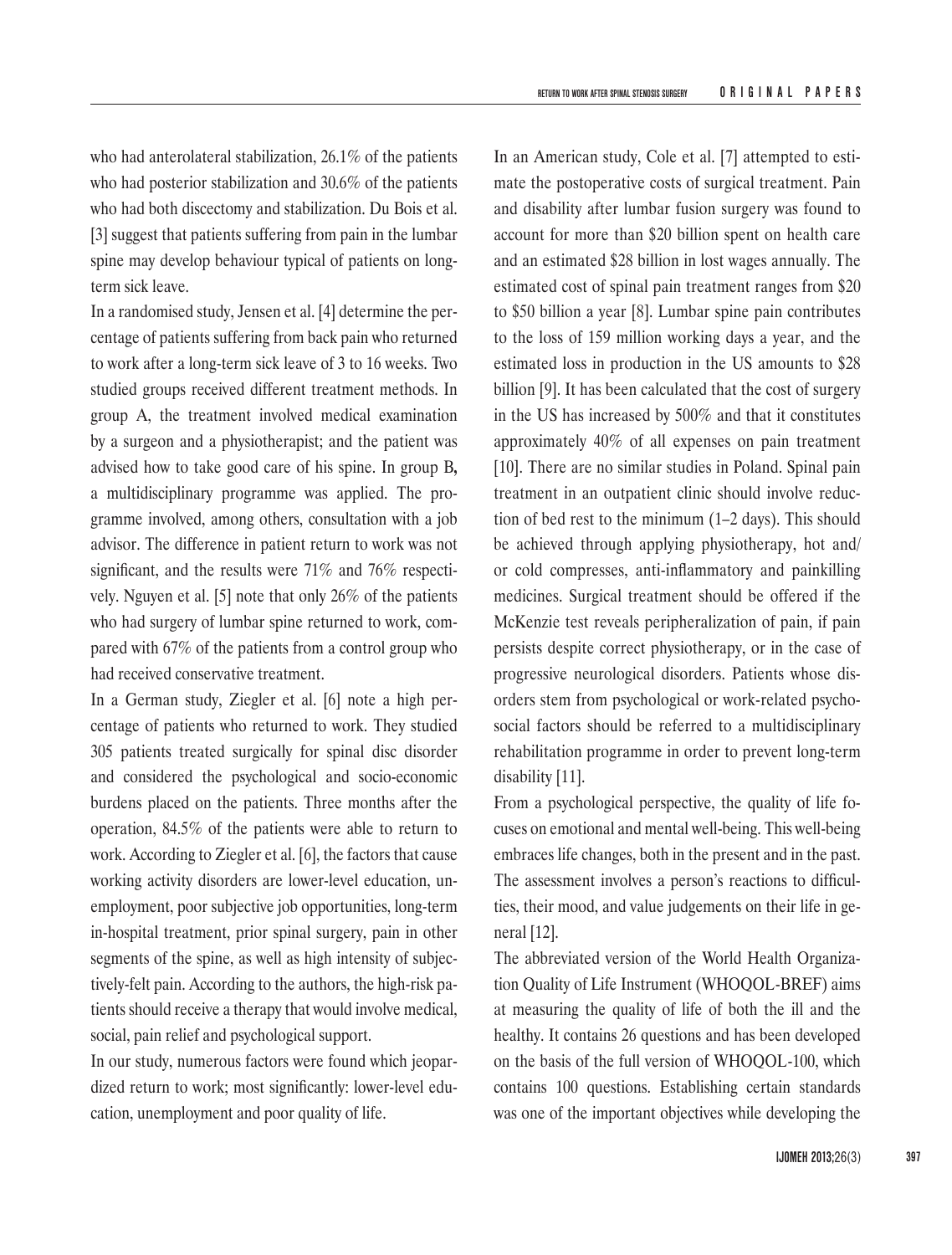WHOQOL-BREF instrument. The points scored reflect an individual's quality of life assessment; the more points scored, the better the quality of life.

The reliability of the Polish version of the WHOQOL-BREF Instrument has been tested with Cronbach's α coefficient, the results being as follows: 0.81 for the Physical health domain, 0.78 for the Psychological health domain, 0.69 for the Social relationships domain, 0.77 for the Environment domain, and 0.90 for the instrument as a whole [13,14]. According to an Australian study, the general norms for the WHOQOL-Bref domains are as follows: 73.5 ( $\pm$ 8.1) for Physical health, 70.6 ( $\pm$ 14.0) for Psychological health, 71.5 ( $\pm$ 18.2) for Social relationships and 75.1 ( $\pm$ 13.0) for the Environment domain [15].

In the present study, the patients who had spinal surgery scored significantly low on the Quality of Life instrument. It is notable that physical health scored best, i.e. 60.67, and psychological health scored worst, i.e. 58.78. It seems that the decline in psychological health results from the limited knowledge of the patients concerning the surgical procedure and unrealistic expectations regarding postoperative activity. The study has to consider the sensitive matter of evaluating possibly fake physical and psychological symptoms aimed at fraudulently obtaining a disability pension.

Wadell et al. [16] believe that it is not necessary to postpone return to work until pain fully subsides [16]. It is believed that return to work does not increase the risk of further damage to the spine, in spite of some chronic pain and disability [17]. If some time off work is necessary, the period should be short. Several examples of patients returning to work despite various disorders have been discussed in a guide published by Work-Loss Data Institute [18].

Patients who suffer from spinal canal stenosis should modify their work. The modifications should concern reduction of time spent sitting, standing and walking, avoiding lifting heavy weights and driving a car. The time span of these modifications is shorter for intellectual workers, i.e. 2weeks, and longer for physical workers, i.e. 2 to 4 weeks.

Those patients who find it difficult to return to work even 4 to 12 weeks after the surgery may benefit from interdisciplinary rehabilitation programmes [17]. The programmes should include a scheme of physical activities that improve the patient's physical fitness. The programmes should also consist of occupational and psychosocial rehabilitation and the correct form of pharmacotherapy. The teams that run them should consist of a physician, a physiotherapist and a psychologist [19].

Most of our data is similar to the data discussed by Anglophone writers. Szpalski et al. [20] conclude that lowergrade education, low income and being of female sex all predispose the patients to surgical treatment. Clauw et al. [21] note that when individuals derive benefits when experiencing pain, the pain they experience is greater.

Giesecke et al. [22,23] claim that chronic pain has its fossilized source in the central nervous system. Studies concerning return to work and the quality of life need to consider whether surgical treatment was necessary in a particular case. Scientific literature has presented numerous methods of surgical treatment which may be more extensive than the disorder itself. Many studies present insufficient information regarding the application of conservative treatment before resorting to surgical treatment; it is unclear whether conservative treatment utilising the McKenzie method had been applied by qualified therapists. A thorough diagnostic work-up known as MDT, mechanical diagnosis and therapy, allows the pain source to be established, as well as the effect of centralization, a prognostically positive symptom in which pain moves sequentially back from the limb to the spine. Brennan et al. [24] found centralization and directional preference, i.e. the direction of movement which leads to centralization, to occur in 70% of the patients who suffered from acute pain and in 50% of the patients who suffered from chronic pain. The patients in whom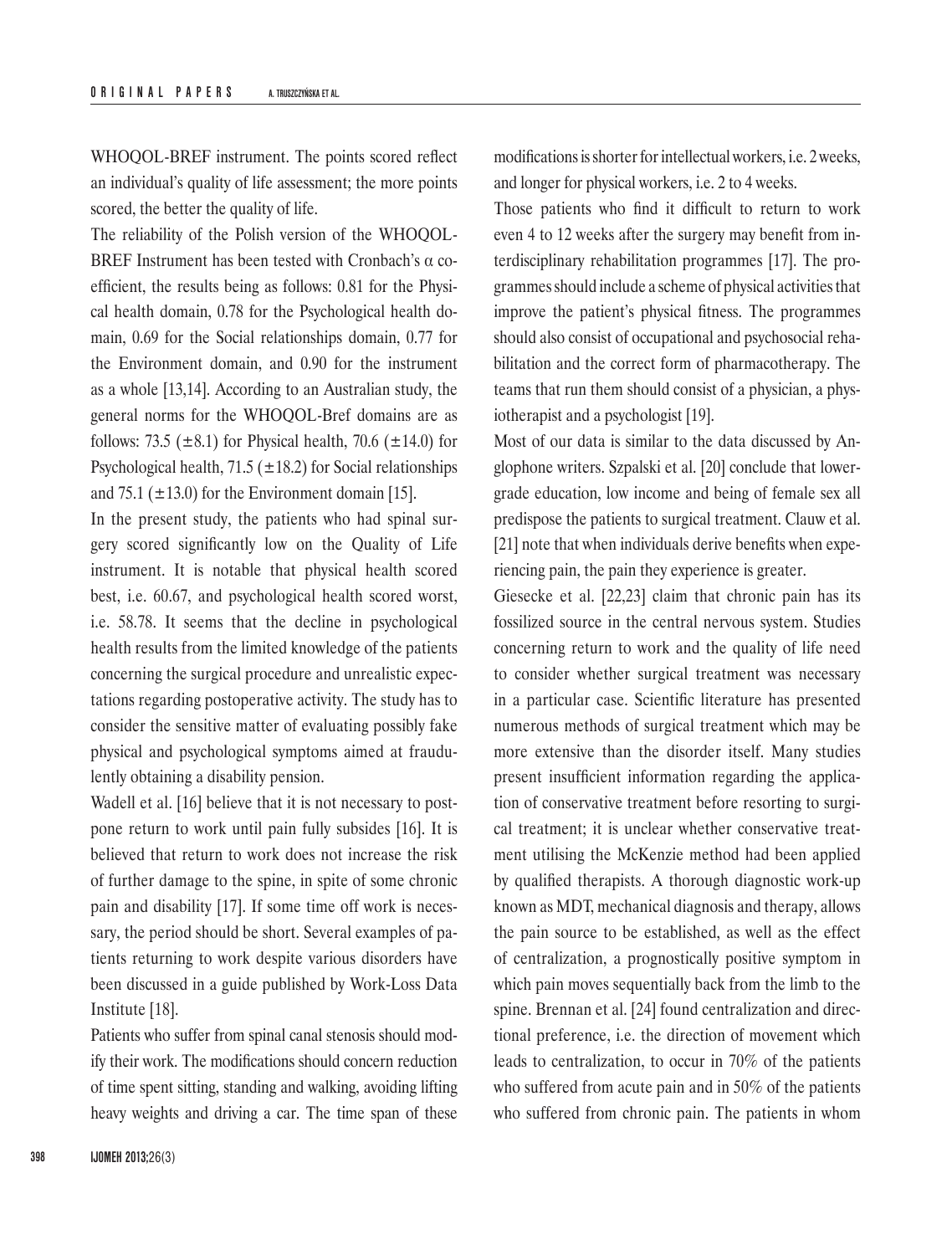centralization and directional preference does not occur should be referred to surgical treatment [25]. Every back pain patient needs access to inexpensive and informative MDT work-up. Another study notes that centralization was observed in 32 to 50% of the patients referred to surgical treatment [26]. The MDT method provides the patients with knowledge on how to take care of their own spine. Therefore, one should remain critical of expensive surgical procedures that have not been proved effective in long-term follow-up studies. It would seem justified to review the extensive surgical budgets and widely implement the well-researched MDT method. To conclude, it can be said that a decreased quality of life is not necessarily related to the surgical treatment itself. The risk factors that should be taken into account are also female sex, lower-level education, low income, hard physical work and unemployment.

Quality of life is a very individual issue and is closely connected with human aspirations. It is possible that a low quality of life is not troubling for poorly socialised people, and an illness, or even a disability, can serve as a secondary justification of social withdrawal. Future research should focus on the social factors in medical field causing social and occupational retrieval**.**

## **CONCLUSION**

- 1. In total, 75% of the patients operated for lumbar spinal stenosis do not intend to return and do not return to their preoperative work. Difficulties in returning to work and decreased quality of life are associated with female sex, lower-level education, hard physical work and low income.
- 2. The patients after surgery who did not return to work had physical, psychological, social relations and environment health decreased to the mean of approximately 60.
- 3. The quality of life of the patients who return to work was similar to that of healthy people.

#### **REFERENCES**

- 1.  Bowling A. *Measuring disease. A review of disease-specific quality of life measurement scales*. Buckingham: Open University Press; 2001.
- 2. [Du Bois M](http://www.ncbi.nlm.nih.gov/pubmed?term=Du Bois M%5BAuthor%5D&cauthor=true&cauthor_uid=22661202), [Szpalski M,](http://www.ncbi.nlm.nih.gov/pubmed?term=Szpalski M%5BAuthor%5D&cauthor=true&cauthor_uid=22661202) [Donceel P](http://www.ncbi.nlm.nih.gov/pubmed?term=Donceel P%5BAuthor%5D&cauthor=true&cauthor_uid=22661202). *A decade's experience in lumbar spine surgery in Belgium: sickness fund beneficiaries, 2000–2009*. Eur Spine J 2012;3:2693–703.
- 3. [Du Bois MG](http://www.ncbi.nlm.nih.gov/pubmed?term=Du Bois MG%5BAuthor%5D&cauthor=true&cauthor_uid=22343272), [Donceel P.](http://www.ncbi.nlm.nih.gov/pubmed?term=Donceel P%5BAuthor%5D&cauthor=true&cauthor_uid=22343272) *Guiding low back claimants to work a randomized controlled trial*. Spine 2012;37(17):1425–31.
- 4. [Jensen C](http://www.ncbi.nlm.nih.gov/pubmed?term=Jensen C%5BAuthor%5D&cauthor=true&cauthor_uid=21217456), [Jensen OK,](http://www.ncbi.nlm.nih.gov/pubmed?term=Jensen OK%5BAuthor%5D&cauthor=true&cauthor_uid=21217456) [Christiansen DH](http://www.ncbi.nlm.nih.gov/pubmed?term=Christiansen DH%5BAuthor%5D&cauthor=true&cauthor_uid=21217456), [Nielsen CV.](http://www.ncbi.nlm.nih.gov/pubmed?term=Nielsen CV%5BAuthor%5D&cauthor=true&cauthor_uid=21217456) *Oneyear follow-up in employees sick-listed because of low back pain: randomized clinical trial comparing multidisciplinary and brief intervention*. Spine 2011;36(15):1180–9.
- 5. [Nguyen TH](http://www.ncbi.nlm.nih.gov/pubmed?term=Nguyen TH%5BAuthor%5D&cauthor=true&cauthor_uid=20736894), [Randolph DC](http://www.ncbi.nlm.nih.gov/pubmed?term=Randolph DC%5BAuthor%5D&cauthor=true&cauthor_uid=20736894), [Talmage J,](http://www.ncbi.nlm.nih.gov/pubmed?term=Talmage J%5BAuthor%5D&cauthor=true&cauthor_uid=20736894) [Succop P,](http://www.ncbi.nlm.nih.gov/pubmed?term=Succop P%5BAuthor%5D&cauthor=true&cauthor_uid=20736894) [Tra](http://www.ncbi.nlm.nih.gov/pubmed?term=Travis R%5BAuthor%5D&cauthor=true&cauthor_uid=20736894)[vis R](http://www.ncbi.nlm.nih.gov/pubmed?term=Travis R%5BAuthor%5D&cauthor=true&cauthor_uid=20736894). *Long-term outcomes of lumbar fusion among workers' compensation subjects: A historical cohort study*. Spine 2011;15(4):320–31.
- 6. [Zieger M,](http://www.ncbi.nlm.nih.gov/pubmed?term=Zieger M%5BAuthor%5D&cauthor=true&cauthor_uid=20689982) [Luppa M](http://www.ncbi.nlm.nih.gov/pubmed?term=Luppa M%5BAuthor%5D&cauthor=true&cauthor_uid=20689982), [Meisel HJ](http://www.ncbi.nlm.nih.gov/pubmed?term=Meisel HJ%5BAuthor%5D&cauthor=true&cauthor_uid=20689982), [Günther L](http://www.ncbi.nlm.nih.gov/pubmed?term=Günther L%5BAuthor%5D&cauthor=true&cauthor_uid=20689982), [Winkler D](http://www.ncbi.nlm.nih.gov/pubmed?term=Winkler D%5BAuthor%5D&cauthor=true&cauthor_uid=20689982), [Toussaint R](http://www.ncbi.nlm.nih.gov/pubmed?term=Toussaint R%5BAuthor%5D&cauthor=true&cauthor_uid=20689982), et al. *The impact of psychiatric comorbidity on the return to work in patients undergoing herniated disc surgery*. J Occup Rehabil 2011;21(1):54–65.
- 7. [Cole K,](http://www.ncbi.nlm.nih.gov/pubmed?term=Cole K%5BAuthor%5D&cauthor=true&cauthor_uid=18805061) [Kruger M](http://www.ncbi.nlm.nih.gov/pubmed?term=Kruger M%5BAuthor%5D&cauthor=true&cauthor_uid=18805061), [Bates D](http://www.ncbi.nlm.nih.gov/pubmed?term=Bates D%5BAuthor%5D&cauthor=true&cauthor_uid=18805061), [Steil G](http://www.ncbi.nlm.nih.gov/pubmed?term=Steil G%5BAuthor%5D&cauthor=true&cauthor_uid=18805061), [Zbreski M](http://www.ncbi.nlm.nih.gov/pubmed?term=Zbreski M%5BAuthor%5D&cauthor=true&cauthor_uid=18805061). *Physical demand levels in individuals completing a sports performancebased work conditioning/hardening program after lumbar fusion*. Spine J 2009;9(1):39–46.
- 8.  Pai S, Sundaram LJ. *Low back pain: An economic assessment in the United States*. Orthop Clin North Am 2004;35:1–5.
- 9.  Maetzel A, Li L. *The economic burden of low back pain: A review of studies published between 1996 and 2001*. Best Pract Res Clin Rheumatol 2002;16:23–30.
- 10.  Weinstein JN, Lurie JD, Olson PR, Bronner KK, Fisher ES. *[United States' trends and regional variations in lumbar spine](http://www.ncbi.nlm.nih.gov/pubmed/17077740)  [surgery: 1992–2003](http://www.ncbi.nlm.nih.gov/pubmed/17077740)*. Spine 2006;31(23):2707–14.
- 11. Nguyen TH, Randolph DC. *Nonspecific low back pain and return to work*. Am Fam Physician 2007;76(10):1497–502.
- 12. Diener E. *Subjective well-being: The science of happiness and a proposal for a national index*. Am Psychol 2000;55(1): 34–43.